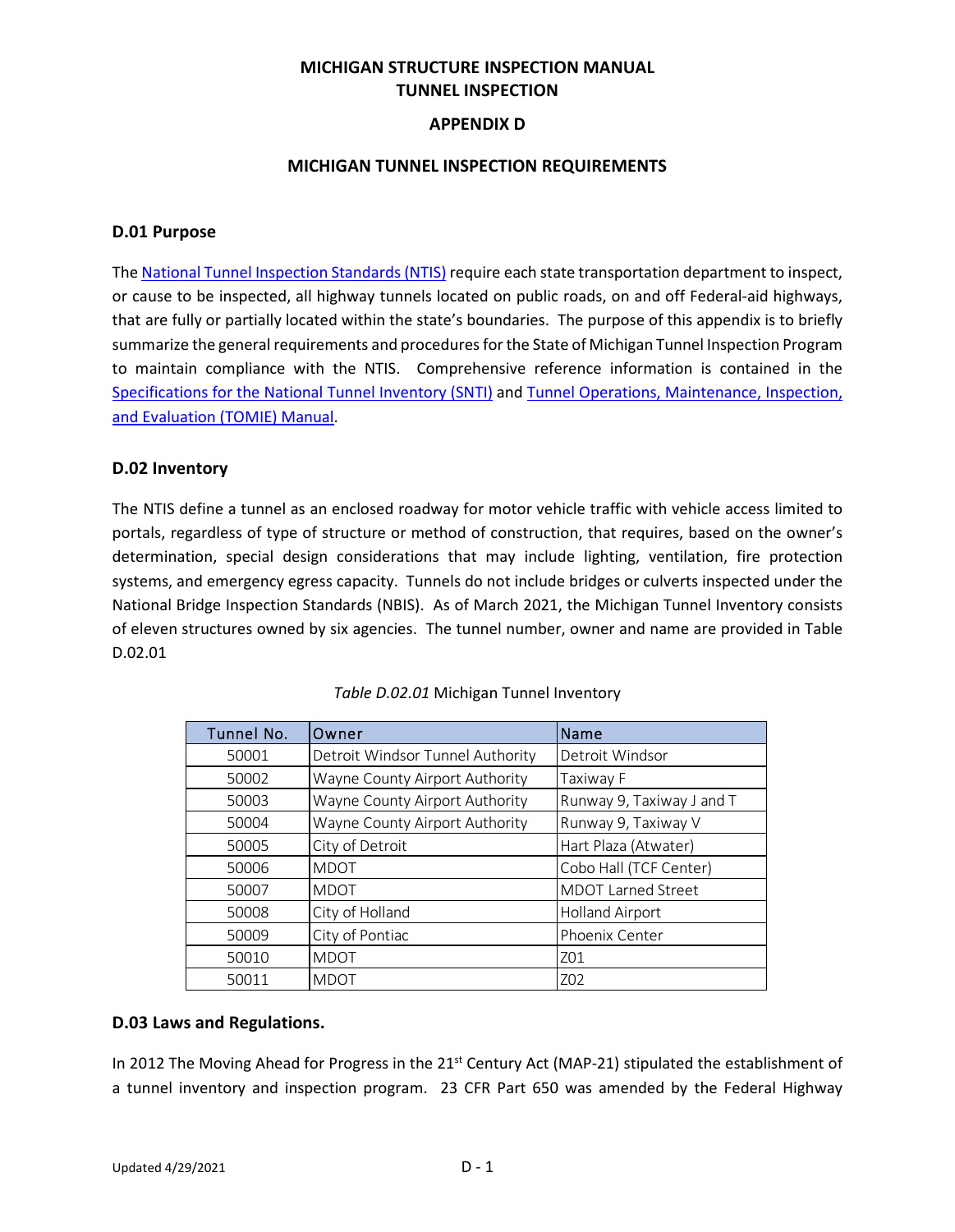Administration (FHWA) on August 13, 2015 to incorporate the NTIS through the addition of Subpart E. The regulations serve as the national tunnel standards in accordance with 23 U.S. Code 144(h) and 23 U.S. Code 144(b).

## **D.04 NTIS Oversight**

The FHWA developed and implemented the current review process to evaluate a state's bridge inspection program for compliance with the NBIS in 2011 as required by 23 U.S. Code 144(h). Each FHWA division office annually assesses the state's compliance with 23 individual metrics which are directly aligned with the existing NBIS regulation. The metrics, or measures, are designed to assess the quality and performance of each state's bridge inspection program and collectively, the national program that has been established to assure highway bridges are safe. Since the annual NBIS review process has been proven effective, FHWA developed 15 metrics to monitor NTIS compliance that were implemented during June 2019. The description and criteria for evaluating the tunnel inspection program are described in FHWA's National Tunnel Inspection Program [Compliance Review Manual.](https://www.fhwa.dot.gov/bridge/inspection/tunnel/ntip_compliance_review.pdf)

## **D.05 Organization and Responsibilities**

The NTIS specifies that each state must develop a tunnel inspection organization when one or more tunnels exist. The minimum requirements are defined in NTIS Section 650.507. The state's transportation department is responsible for ensuring general inspection procedures, tunnel-specific inspection procedures, quality control and quality assurance procedures, and preparing and maintaining the tunnel inventory. The transportation department is also required to ensure that timely tunnel inspections are performed, reports are submitted, load ratings are entered, critical findings are properly managed, and a registry of nationally certified tunnel inspectors is maintained. The provisions of the NTIS allow portions of these requirements to be delegated; however, delegation does not relieve the state's transportation department of the overall responsibility. All functions delegated to other agencies are required to be documented in a formal written agreement. The organization of MDOT's tunnel inspection program is shown in Figure D.05.01.

### **D.05.01 Tunnel Program Manager Responsibilities**

In addition to performing the responsibilities identified in Chapter 1, the Bureau of Bridges and Structures is also tasked with ensuring NTIS compliance for all tunnels in the State of Michigan. The tunnel inspection program manager is responsible for working directly with FHWA's Michigan Division Assistant Structures Engineer for resolving potential NTIS compliance issues. Although the metric reviews are completed annually, coordination between MDOT and FHWA is a frequent activity.

On a statewide level, the tunnel inspection program manager develops a plan of corrective action (PCA) or improvement plan (IP) for any NTIS metric which did not receive a determination of compliance. A metric assessed at the substantial compliance level requires an IP, while a metric determined to be in noncompliance requires a PCA. Once the PCA is approved by FHWA the metric is categorized as being in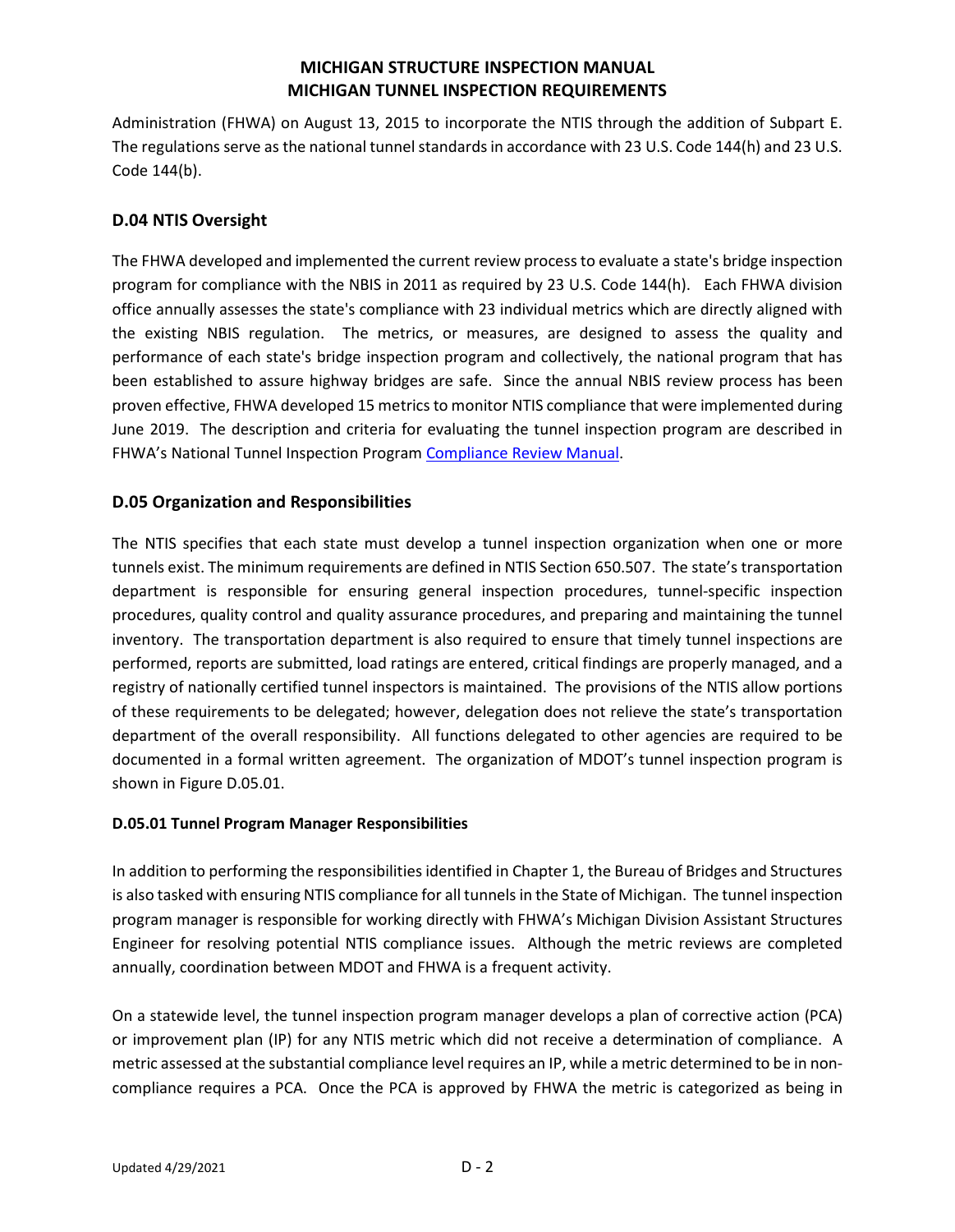conditional compliance. Performance reporting is completed on quarterly and annual frequencies. The tunnel inspection program manager may request individual tunnel owners to submit a PCA in order to mitigate outstanding deficiencies that require several intermediate tasks to solve.



*Figure D.05.01* MDOT Tunnel Inspection Organization

The Bridge Inspection Unit is responsible for reviewing and ensuring that the tunnel program manager and team leaders performing NTIS tasks meet the minimum qualifications. The unit maintains records of nationally certified tunnel inspectors performing work in Michigan. Requests for NHI-130110 Tunnel Safety Inspection certificates, professional licensure and/or work experience documentation are reviewed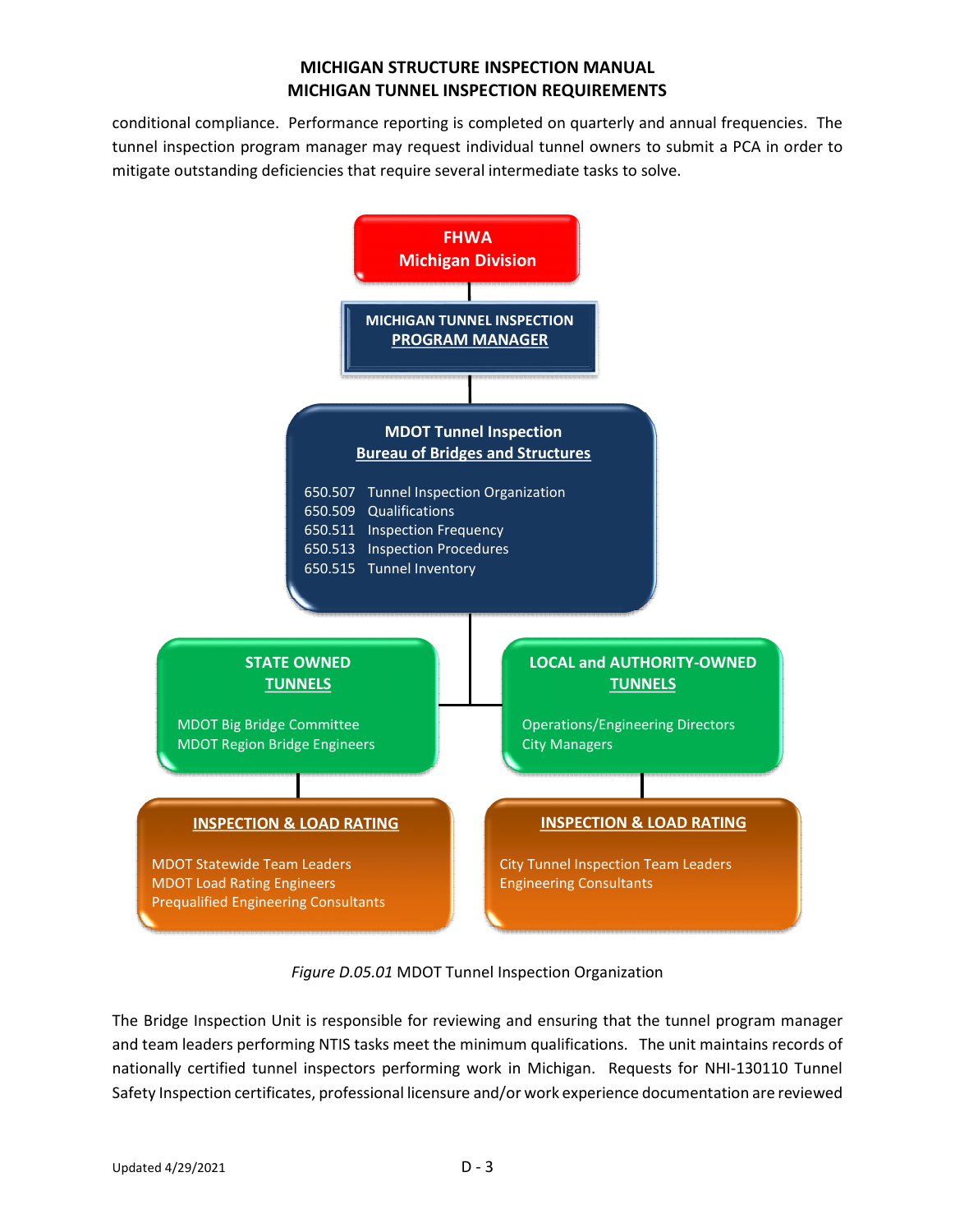each month and submitted as-needed. The unit also requests existing team leaders to provide NHI-130125 Tunnel Safety Inspection Refresher or NHI-130125V Tunnel Safety Inspection Refresher (Virtual Delivery) certificates prior to their NTI recurrent training expiration date. An annual tunnel inspection team leader report is provided to FHWA.

The Bridge Load Rating Unit is responsible for ensuring that all load analyses are completed or reviewed by a licensed professional engineer. In addition, the Bridge Load Rating Unit is responsible for the coordination and scheduling of load rating workshops and training performed throughout the State of Michigan.

The Bridge Inspection Unit is responsible for developing methods and policies to ensure timely inspections. The unit notifies each tunnel owner 2 months prior to the routine inspection target date to ensure they are aware of the upcoming inspection. Subsequent correspondence and/or phone calls are provided by the unit until the agency acknowledges the inspection requirement. FHWA is included on the initial correspondence between MDOT and the tunnel owner.

The Bridge Inspection Unit is responsible for collecting all inspection reports from tunnel owners and/or team leaders within 60 days following the completion of field work. The unit will notify the tunnel owner and request a status update if the routine inspection report has not been submitted to MDOT within 60 days following the routine inspection target date. Failure to perform the inspection or provide the documentation may lead to funding restrictions and inability to obligate projects. FHWA is included on initial correspondence between MDOT, the tunnel owner and team leader.

The Bridge Inspection Unit is responsible for ensuring that accurate tunnel-specific inspection procedures exist for each structure. The unit will periodically request and review tunnel-specific inspection procedures for completeness. This action may be initiated as part of quality assurance activities, preparation for annual metric assessments, critical finding follow-up or tunnel inspection report review.

The Bridge Inspection Unit periodically reviews quality control procedures and the documented actions performed to ensure accuracy. The unit is also responsible for ensuring that quality assurance reviews are performed using standardized checklists and forms to verify element quantity calculations and adherence to inspection procedures. Quality control and quality assurance includes periodic field review of inspection teams as well as performing field and inventory data quality checks.

The Bridge Load Rating Unit is responsible for making sure all tunnels are load rated to verify safe load carrying capacity in accordance with the NTIS. The unit is also responsible for developing and maintaining load rating guidance for assessing structures within the State of Michigan for maximum legal loads.

The Bridge Management Systems Unit is responsible for maintaining the statewide database and organizing the data so it may be transmitted annually to FHWA Washington Headquarters. Throughout the year the unit also reviews the data for compliance deficiencies or errors and works to resolve them with the appropriate agency or individual. The unit also creates tunnel records, enters inspection reports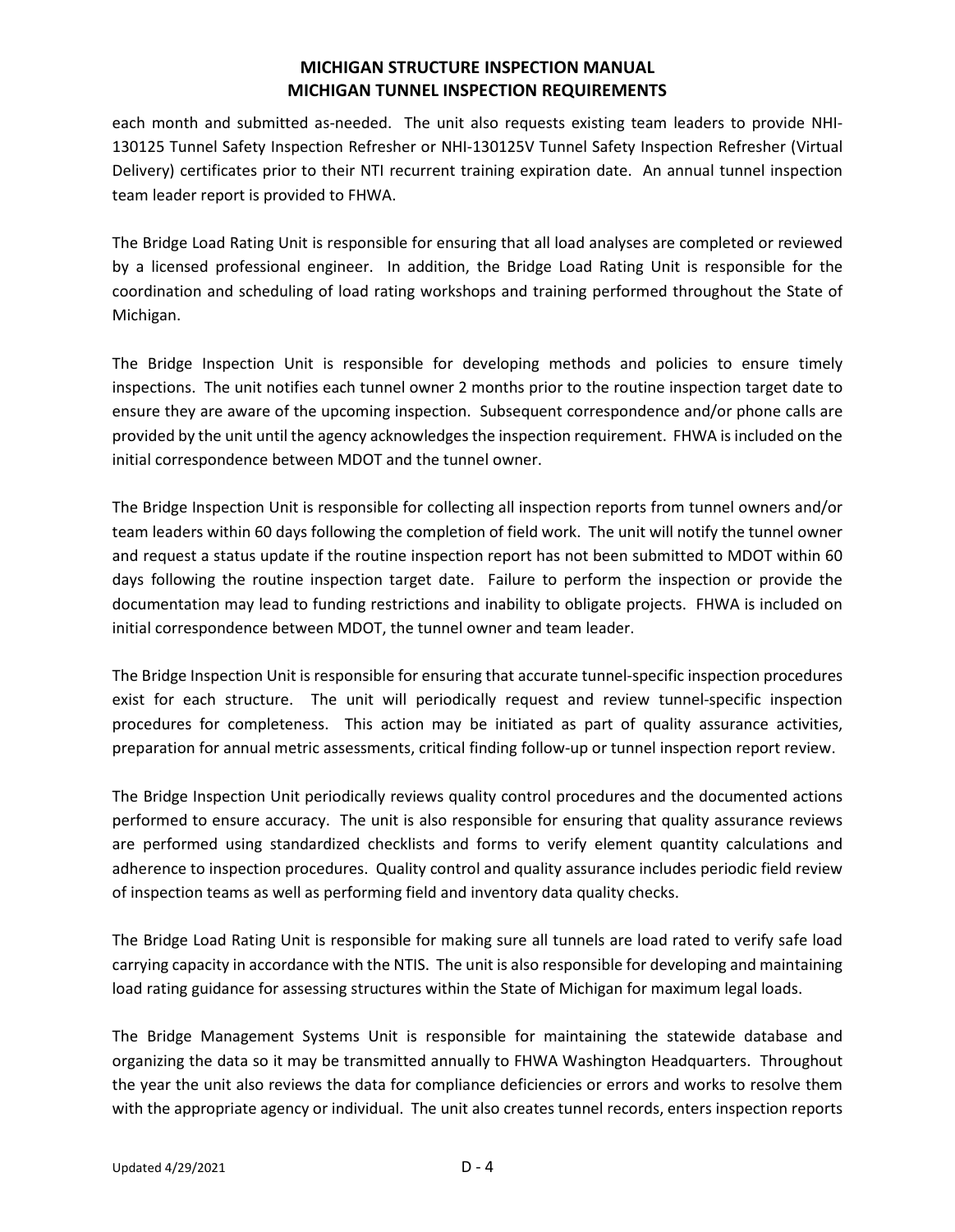into the database within 30 days of receiving them, and reviews plans to ensure the inventory coding is accurate.

#### **D.05.02 Tunnel Owner Responsibilities**

All tunnels within the inventory are delegated to a tunnel owner for responsibility, management and compliance with the NTIS. The tunnel owner should be familiar with all aspects of tunnel operation, inspection and documentation requirements. The tunnel owner must contact the tunnel inspection program manager for clarification or interpretation of any NTIS regulations that are poorly understood.

The tunnel owner is required to immediately take action to address critical findings and provide a corrective action plan to restore operational capacity. Critical findings are defined as any structural or safety related deficiency that requires immediate follow-up inspection or action. MDOT's definition of a critical finding for NTIS activities includes any instance where an unplanned full or partial tunnel closure is necessary to protect public safety. Additionally, critical findings also include improper functioning ventilation, fire safety, life safety or emergency generator systems. The tunnel owner or owner's representative must notify MDOT's tunnel inspection program manager at [MDOT-MiBridge-](mailto:MDOT-MiBridge-Admin@michigan.gov)[Admin@michigan.gov w](mailto:MDOT-MiBridge-Admin@michigan.gov)ithin 24 hours of completing an immediate action. When detrimental damage or a system failure occurs between inspection periods the tunnel owner should also notify the team leader for purposes of emergency evaluation. This includes, but is not limited to, deficiencies related to detection, fire protection, emergency communications, operations and security systems. A detailed record of actions taken and supporting photographs to resolve critical findings must be available for review by MDOT or FHWA.

Unless a separate written agreement exists, tunnel owners must also ensure that timely and accurate tunnel safety inspections and load ratings are completed. Routine inspections should be facilitated by providing a point-of-contact for the team leader to coordinate access and maintenance of traffic during each routine inspection. Coordination with the team leader should begin 30 to 60 days prior to the inspection target date so tunnel file and preliminary field reviews may be scheduled. The tunnel owner must ensure that the routine inspection is performed two months before or two months after the routine inspection target date. Damage, in-depth, special, and post-construction inspections must be scheduled by the tunnel owner as needed.

Tunnel owners are required to ensure that inspection reports and procedures are submitted to MDOT within 60 days after the completion of field work. Tunnel owners must also contact MDOT within 60 days of load restriction or closure changes so that inventory coding may be updated.

The tunnel owner is solely responsible for all aspects of maintenance and preservation. To accomplish this, a readily accessible file must be maintained for each tunnel which provides historical and up-to-date information. The file must contain tunnel-specific inspection procedures, inventory data, current and previous inspection reports, critical finding documentation, maintenance and rehabilitation records, photos, and diagrams. If applicable, functional system testing results and load rating calculations shall be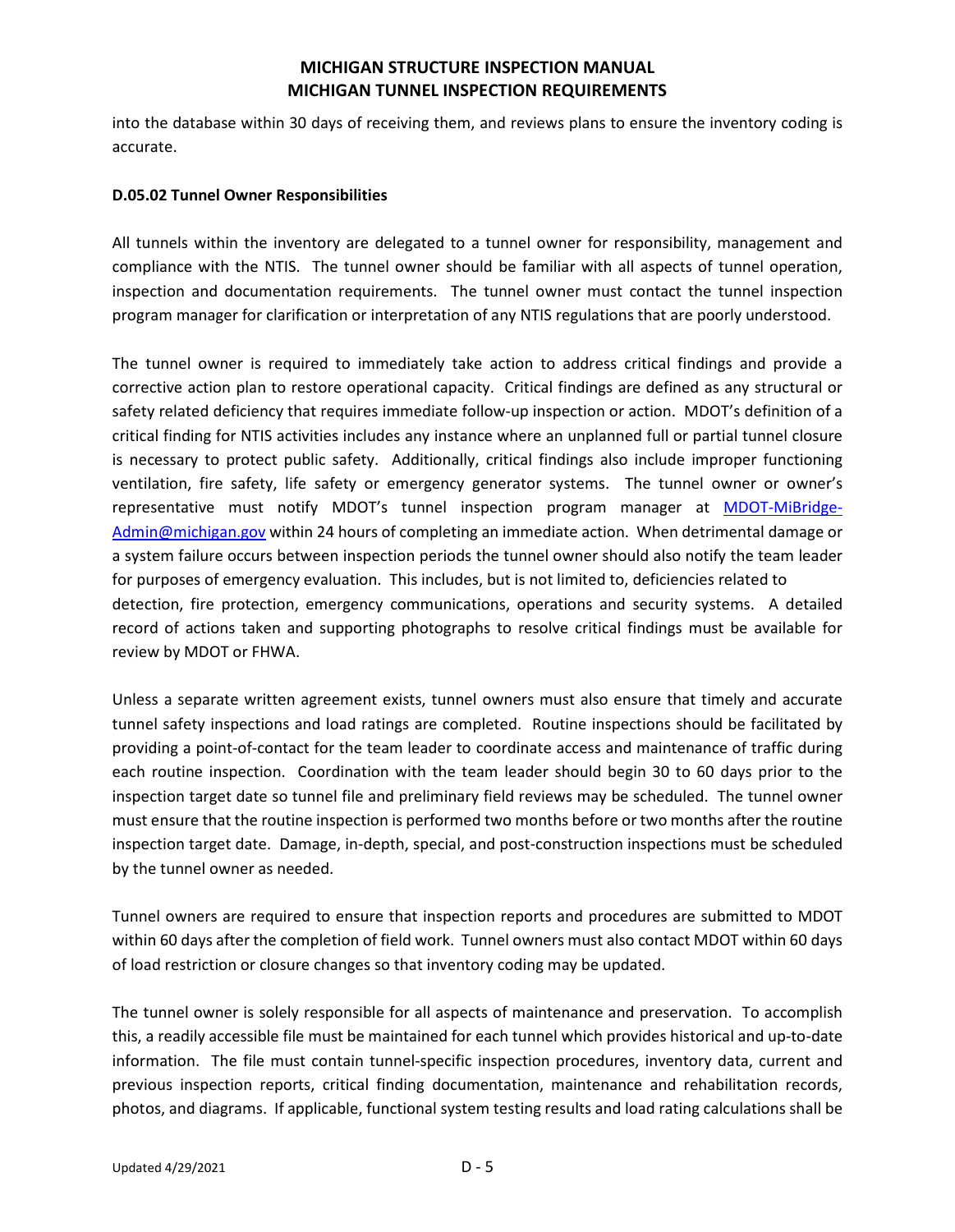in the file. The file should also include pertinent construction documentation including plans, as-built drawings, shop drawings, specifications and material information. If tunnel file contents are in more than one physical location than a reference document shall include a description of where they are stored. MDOT strongly encourages the use of electronic files and will work with owners during quality assurance reviews to scan documents as required.

#### **D.05.03 Team Leader Responsibilities**

The team leader is responsible for leading the tunnel inspection team and planning, preparing, and performing structure inspections in accordance with the NTIS regulations. The team leader is ultimately responsible for preparing the inspection report and submitting the information to MDOT. The team leader shall be familiar with the Specifications for the National Tunnel Inventory (SNTI), Tunnel Operations, Maintenance, Inspection, and Evaluation (TOMIE) Manual, AASHTO Manual for Bridge Evaluation (MBE) and Michigan tunnel inspection requirements. Safety items may include ensuring each inspection team member complies with a safety plan including lockout tagout procedures, proper use of access equipment, communication protocols during functional system testing, and identifying nearby medical services.

The team leader should coordinate with the tunnel owner to identify personnel that can respond to proposed inspection schedules and unsecure all locked items including doors, mechanical, electrical or fire protection systems. The team leader should review the tunnel file and then perform a walk-through field review of the tunnel in advance of the planned inspection date. The purpose of the site visit is to confirm inspection equipment, maintenance of traffic, and all elements are accessible for the inspection. A list of structural, electrical, mechanical, fire protection, fire safety, security and any other operational components should be created to populate the required coding. Hazards should be identified and precautions to mitigate them included in the safety plan for use by the inspection team. Tunnel-specific inspection procedures and forms shall be documented or updated based on the review. Tunnel file deficiencies should be addressed as needed throughout the entire planning, inspection and reporting processes.

The team leader is required to be present during all phases of initial, routine and in-depth inspections. This includes being on site when functional tests are performed by mechanical or electrical specialists.

The team leader must finalize all inspection reports within 60 days of completing the inspection and facilitate document submittal to MDOT.

### **D.06 Qualifications**

The minimum qualification requirements are defined in NTIS Section 650.509. MDOT is responsible for maintaining a list of nationally certified tunnel inspectors and copies of their certifications.

#### **D.06.01 Tunnel Program Manager Qualifications**

In Michigan the bridge inspection program manager also serves the role of tunnel inspection program manager. A tunnel inspection program manager shall: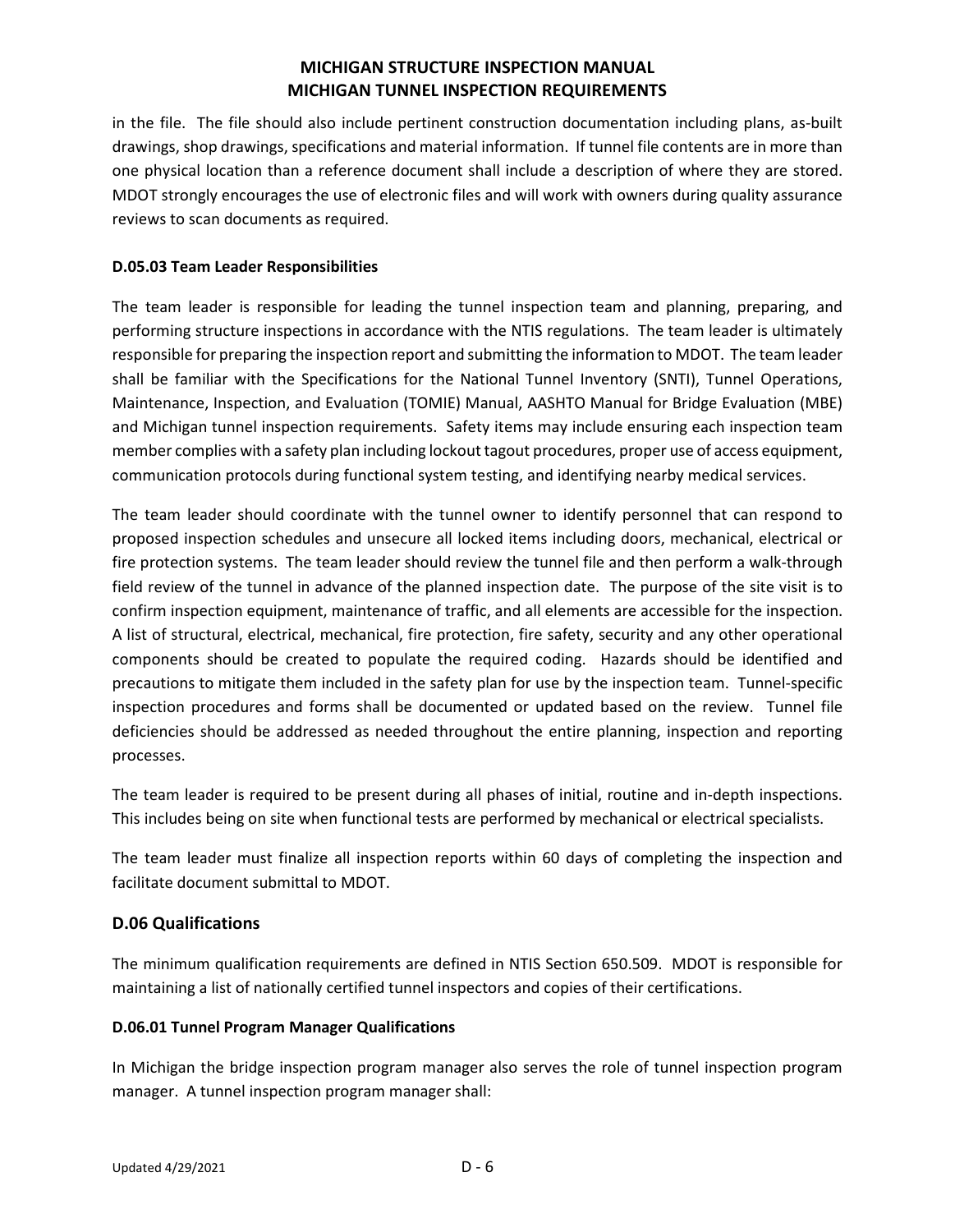- 1. Be a registered professional engineer, or have 10 years of tunnel or bridge inspection experience;
- 2. Be a nationally certified tunnel inspector.

### **D.06.02 Team Leader Qualifications**

An individual wanting to become a nationally certified tunnel inspector in accordance with the NTIS must complete an FHWA approved comprehensive tunnel inspection course such as NHI-130110 Tunnel Safety Inspection. A score of 70 percent or greater is required on the end-of-course assessment.

In addition to completing the comprehensive tunnel inspection training course, individuals must meet one of the following:

- 1. Be a registered professional engineer and have six months of tunnel or bridge inspection experience;
- 2. Have five years of tunnel or bridge inspection experience;
- 3. Have all of the following:
	- a. A bachelor's degree in engineering or engineering technology from a college or university accredited or determined as substantially equivalent by the Accredited Board for Engineering and Technology.
	- b. Successfully passed the National Council of Examiners for Engineering and Surveying Fundamentals of Engineering examination.
	- c. Two years of tunnel or bridge inspection experience.
- 4. Have all of the following:
	- a. An associate's degree in engineering or engineering technology from a college or university accredited or determined as substantially equivalent by the Accreditation Board of Engineering and Technology.
	- b. Four years of tunnel or bridge inspection experience.

In order to maintain status as a nationally certified tunnel inspector, recurrent training and successful completion of NHI-130125 or NHI-130125V is required every 60 months.

All complex tunnel inspections must be performed by a team leader registered as a professional engineer with 6 months tunnel and/or bridge inspection experience.

#### **D.06.03 Mechanical and Electrical Staff Qualifications**

Mechanical and electrical inspection staff should have professional registration or licensure to practice in their area of expertise. The specialists should also have recent documented tunnel or bridge inspection, design, or construction experience. All specialists need to be able to effectively communicate their inspection findings, test results, and repair recommendations to the team leader.

#### **D.06.04 Competent Staff Qualifications**

Tunnel owners, maintenance workers, and other competent staff may perform damage and special inspections as required. This work may be completed by any individual that has basic structural and load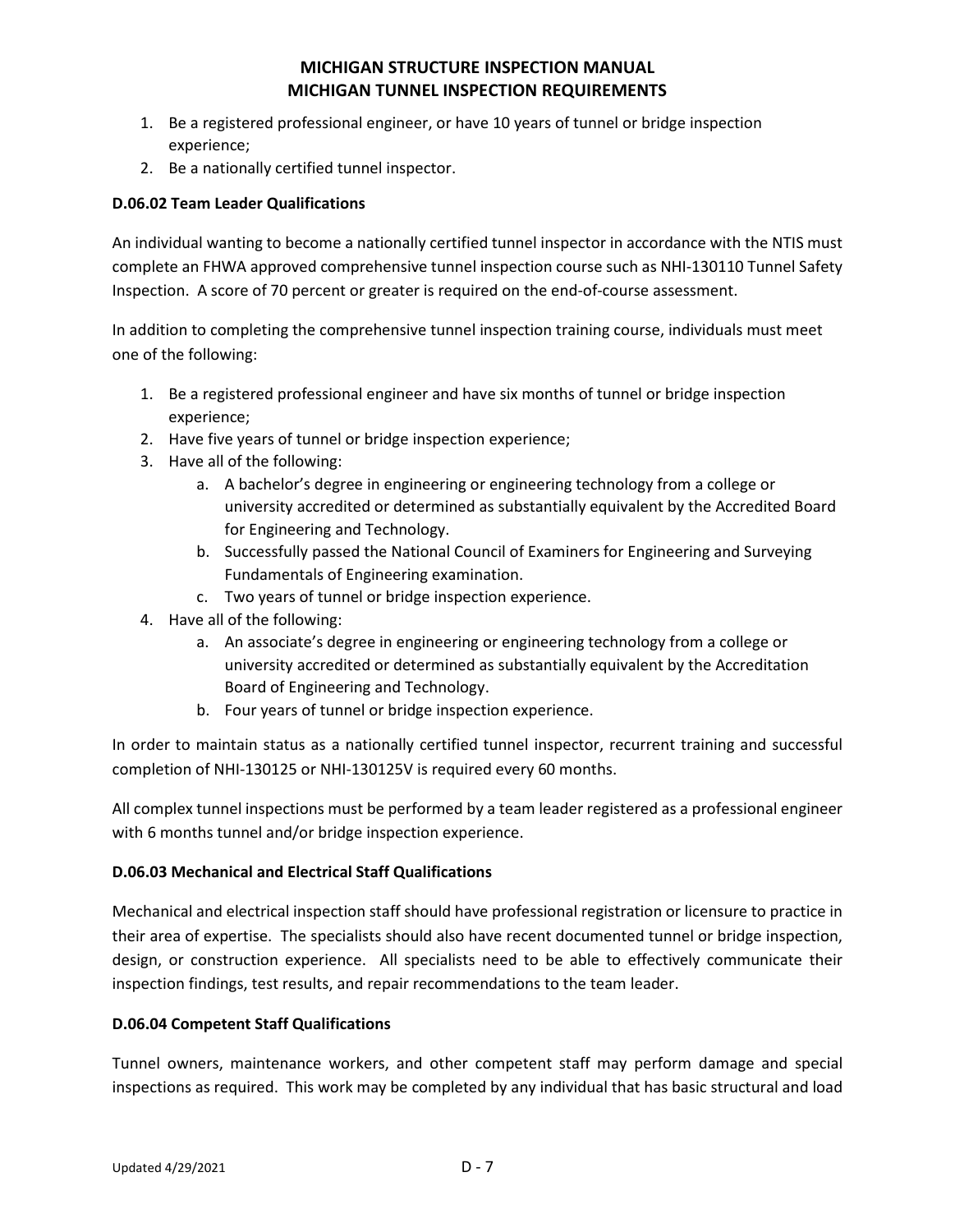path knowledge, or experience working with tunnel functional systems.

#### **D.07 Inspection Types and Frequencies**

The minimum inspection frequency requirements are defined in NTIS Section 650.511. The NTIS establish a maximum tunnel inspection frequency of 24 months for routine inspections. The regulations require each state to establish criteria to determine the level and frequency of damage, in-depth, and special inspections.

#### **D.07.01 Initial Inspections**

The initial inspection is defined as the first inspection of a tunnel to provide all inventory, appraisal, and other data necessary to determine the baseline condition of the structural and functional systems. The importance of scheduling timely initial inspections cannot be understated. The NTIS requires an initial inspection to be performed after all construction has been completed, but prior to opening the structure to traffic. The timeframe imposed means that tunnel-specific inspection procedures must be developed during the design and/or construction phases. Federal law requires initial inspections to be performed for tunnels constructed after the August 13, 2015 NTIS effective date. Existing tunnels constructed prior to the effective date are to receive a routine inspection.

#### **D.07.02 Routine Inspections**

A routine inspection is defined as a regularly scheduled comprehensive inspection encompassing all tunnel structural elements and functional systems and consisting of observations and measurements needed to determine the physical and functional condition of the tunnel, to identify any changes from initial or previously recorded conditions, and to ensure that tunnel components continue to satisfy present service requirements. All elements of the tunnel must be visually inspected at a distance that is close enough to determine the overall condition and detect deficiencies. In addition to performing a structural evaluation, each routine inspection will require access and examination of any electrical, mechanical, fire safety, life safety, and security systems. The degree of inspection and testing frequency for these systems must be performed in accordance with the tunnel-specific inspection procedures.

A routine inspection target date is established during the first inspection a tunnel receives and cannot be modified without program manager approval. Unlike current NBIS processes, an early or late inspection does not adjust the inspection cycle or month that the next routine inspection is due. In order to adjust the date of future routine inspections please send a request to [MDOT-MiBRIDGE-Admin@michigan.gov](mailto:MDOT-MiBRIDGE-Admin@michigan.gov) and provide justification that supports the change. MDOT will review the justification, request additional information if necessary, and seek concurrence with the Michigan FHWA office.

#### **D.07.03 Damage Inspections**

A damage inspection is defined as an unscheduled inspection to assess structural damage resulting from environmental factors or human actions. They should be completed as warranted by the tunnel owner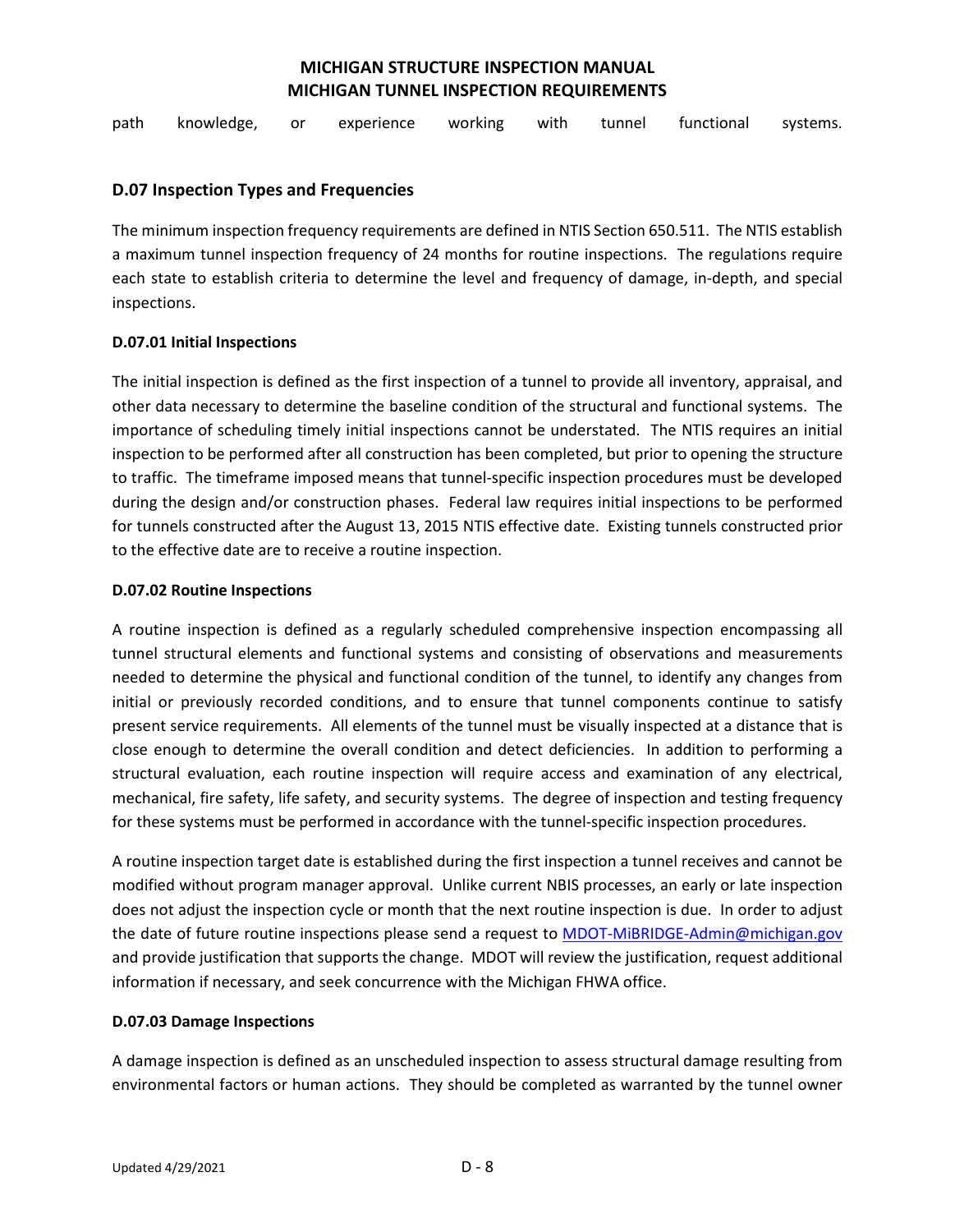or maintenance personnel. When detrimental damage occurs that causes a critical finding action must be taken immediately to protect public safety.

Examples of events initiating damage inspections include high load hits, fires, and flooding. Damage inspections require documenting changes to effected elements and updating condition state quantities appropriately. The inspection is recommended to be performed as soon as the area is safe and usually within 24 hours.

### **D.07.04 In-Depth Inspections**

In-depth inspections are defined as a close-up inspection of one, several, or all tunnel structural elements or functional systems to identify any deficiencies not readily detectable using routine inspection procedures. They should be utilized to verify the accuracy of visual observations, to provide necessary information for a condition-based load analysis, and to ensure functional systems are not experiencing abnormal degradation. In-depth inspections should be conducted to quantify the extent of deterioration for elements with condition state quantities that warrant a structural review that has not been completed.

Examples of in-depth inspections include sounding tunnel liner for incipient spalls, measuring section loss on steel roof girders, vibration analysis of mechanical components, and load testing electrical systems. In-depth inspections must be performed according to the requirements and frequencies identified in the tunnel-specific inspection procedures. In-depth inspections require reviewing element condition state quantities and updating them as necessary.

#### **D.07.05 Special Inspections**

Special inspections are defined as an inspection scheduled at the discretion of the tunnel owner, used to monitor a known or suspected deficiency. Special inspections should be conducted at intervals not to exceed 12 months for all elements with condition state quantities that warrant a structural review that has not been completed or have unstable anchorage or connection hardware.

### **D.08 Tunnel-Specific Inspection Procedures**

The minimum tunnel-specific requirements are defined in NTIS Section 650.513. Tunnel-specific procedures must be developed for every structure in the NTI regardless of type or classification. The procedures must be reviewed prior to each inspection and adhered to during field activities. They should be updated as additional information is gained through review of as-built drawings, visual observations and in-depth inspections. The procedures should also serve as a standalone living document to aid each subsequent inspection. All aspects of inspection and testing structural, civil, mechanical systems, electrical and lighting systems, fire/life safety/security systems, signs and protective systems need to be clearly described.

Pertinent instructions and recommended in-depth inspection frequencies based on manufacturer or specialized staff recommendations for functional systems need to be described. This shall include referencing any testing standards or methods provided by the National Electric Manufacturers Association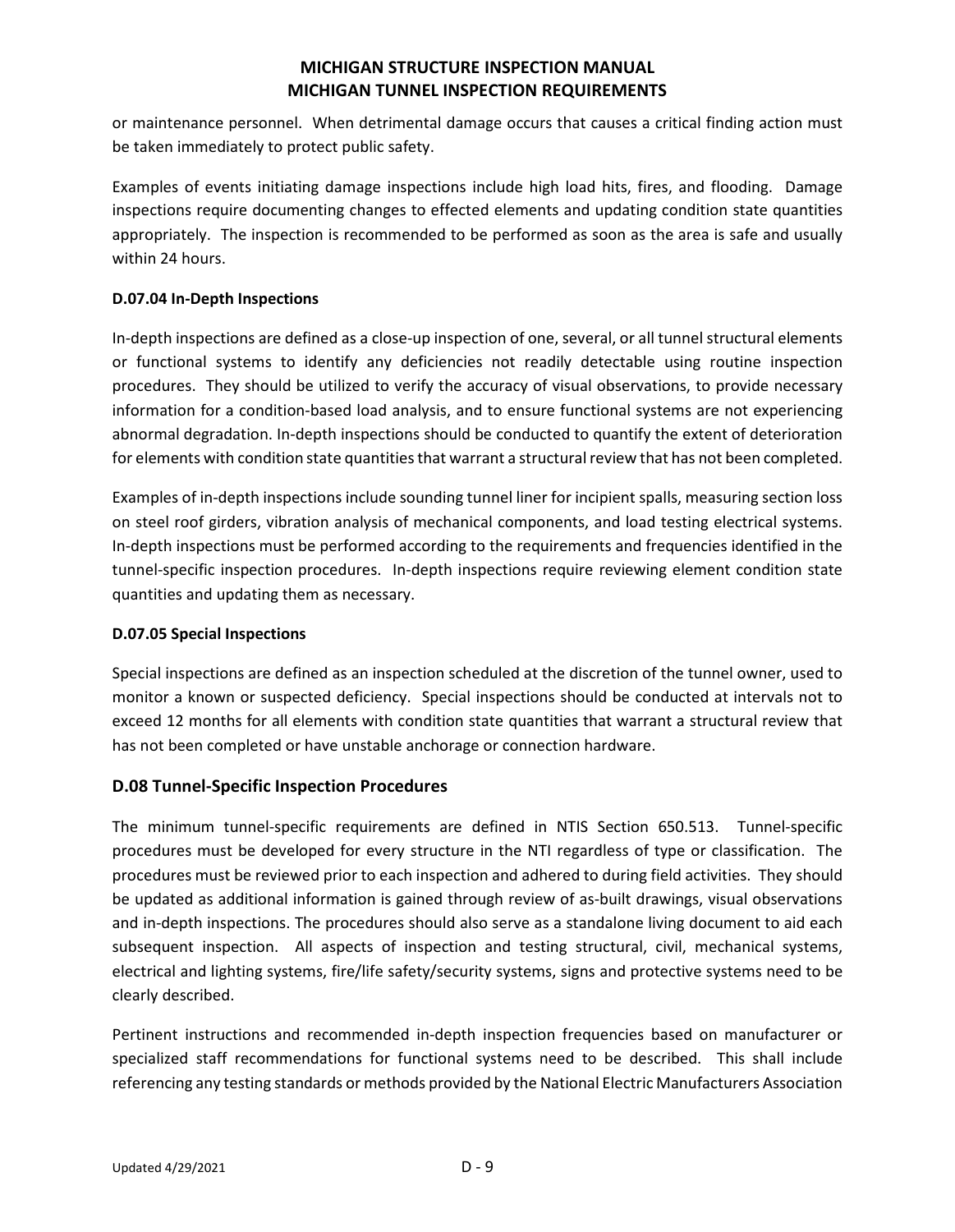(NEMA), National Electrical Testing Association (NETA), National Fire Protection Association (NFPA), or other applicable trade associations.

Access and coordination requirements shall be provided for all elements requiring inspection. This must include identifying individuals or agencies that can provide inspection personnel to secured or locked tunnel elements.

The procedures should be organized by general element type, material, and in accordance to their physical location in the tunnels. Diagrams or sketches of cross-sections, plan and elevation views must be included so locations of defects can be accurately determined. Specialized inspection procedures must be described for critical systems in complex tunnels.

## **D.09 Quality Control and Quality Assurance**

The minimum quality control (QC) and quality assurance (QA) requirements are defined in NTIS Section 650.513.

QC consists of procedures that are intended to maintain the quality of a tunnel inspection and load rating at or above a specified level. QC procedures are developed by the organization employing the team leader. Each routine tunnel inspection needs to incorporate quality control measures to ensure accurate element condition state quantities are collected and reported. To accomplish this, QC should be performed throughout the entire inspection planning, collection and reporting process. QC must confirm accurate element quantity calculations, adherence to inspection procedures, and include field review of inspection teams.

QA is the use of sampling and other measures to ensure the adequacy of quality control procedures in order to verify or measure the quality of the entire tunnel inspection and load rating program. QA processes are implemented and performed by verifying that QC procedures are being properly instituted and randomly selecting tunnels for review. Tunnel file and field reviews are performed using standardized checklists and forms to identify missing or deficient data. A biennial QA report is provided to FHWA documenting the work completed and agencies reviewed.

### **D.10 Tunnel Files**

The minimum tunnel file requirements are defined in NTIS Section 650.513. The file must contain tunnelspecific inspection procedures, inventory data, current and previous inspection reports, critical finding documentation, maintenance and rehabilitation records, photos, and diagrams. If applicable, functional system testing results and load rating calculations shall be in the file. The file should also include pertinent construction documentation including plans, as-built drawings, shop drawings, specifications and material information. If the contents of the file are in more than one location than reference shall be included in the file to ensure they are readily accessible. MDOT strongly encourages the use of electronic files and will work with owners during quality assurance reviews to scan important documents.

### **D.11 Reporting**